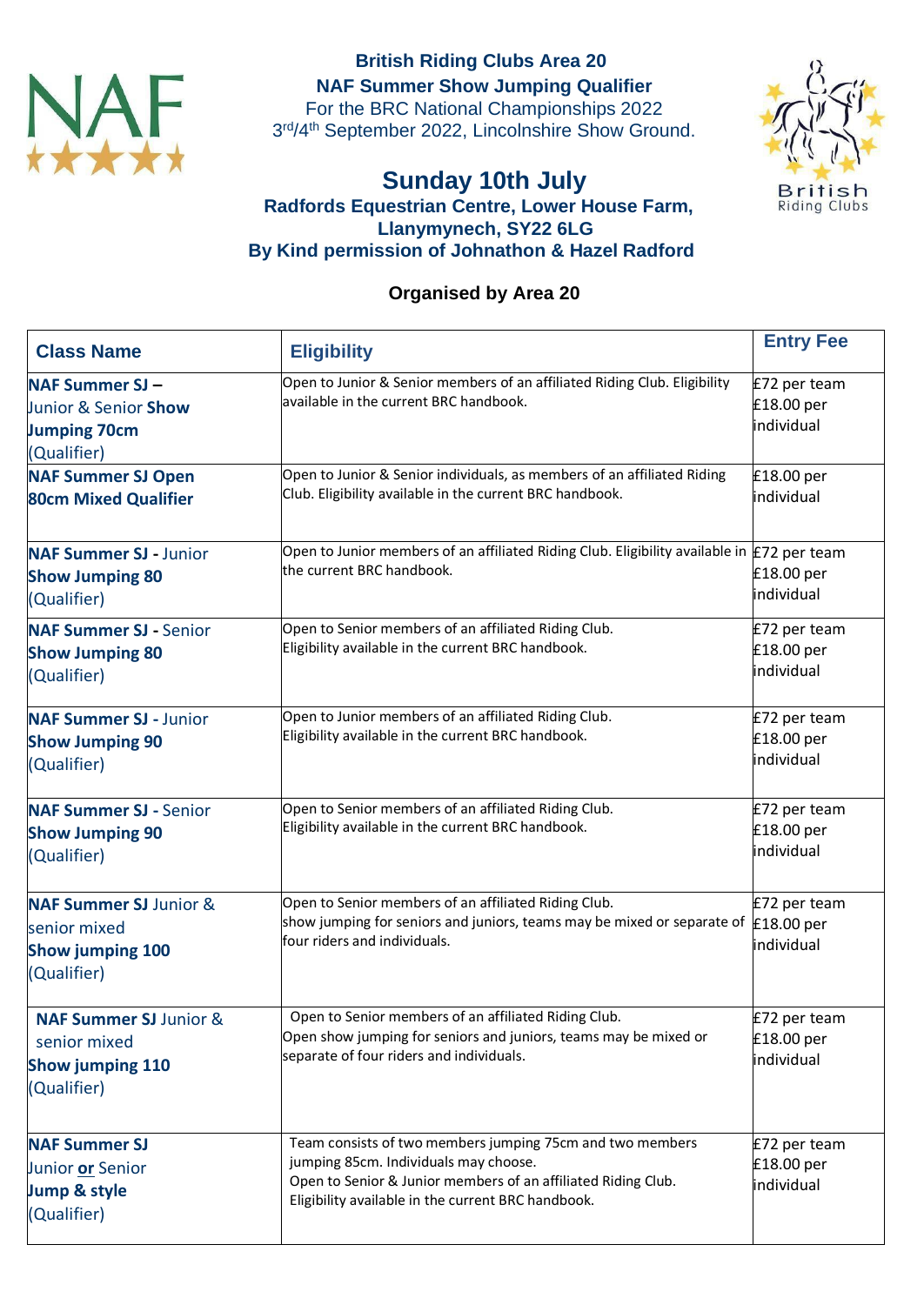**The Show Jumping competition will be run as per option 4 in SJ 1.0.1 in the handbook, subject to the number of entries. If we receive more entries than this format will accommodate, the Official Steward has the option to revise the format accordingly.**

**All junior members must be under 18 years of age on the 1st January 2022.**

**All entrants must pay a prelim entry of £36 per team or £11 per individual to British Riding Clubs by**

**17 th June 2022.**

**Prelim entries on line, Prelim entry link & Area entry forms can be found at, https://brc-area20.org.uk/schedules%2Fentry-forms**

Late prelim entries may be accepted with a late surcharge of £20 per team at the discretion of the organiser if there are sufficient **spaces. Late entries cannot be guaranteed and must not be paid for unless approval from the organiser has been sought.**

**If the date of the qualifier is cancelled for any reason, the close of prelim entry will remain. However, if the qualifier is moved more than 21 days later, entries will be re-opened but late entry fees cannot be refunded. Eligibility will be considered from the original close of prelim entry.**

Tack and Dress Rules Please make sure you adhere to tack and dress rules found in the current version of the BRC rule book. All hats must have a visible Aqua BRC hat tag in place before they are used for warming up and competing. There will be a trained steward available on the day that will be carrying out hat tagging if your hat does not already have a tag.

**Your horse must have up to date Influenza vaccinations in line with rule G7 in the current BRC Rulebook.** Vaccinations will be checked prior to the competition, details to be sent to [area20liaisoncommittee@gmail.com](mailto:area20liaisoncommittee@gmail.com) There is also a checking device on the BRC website or if you would like further clarification, please Email; [area20liaisoncommittee@gmail.com](mailto:area20liaisoncommittee@gmail.com)

Each Club entering are required to provide helpers and stewards as directed by the organiser as a condition of entry. It is the responsibility of the club Chef D'equipe/Team Manager to ensure that helpers are made available and suitable for the allocated roles and that the position is covered at all times as directed by the organiser and Official Steward. The Organiser will make every effort to reduce the helper requirements subject to final entries being known and after all positions arecovered.

# **Organiser Details**

Peter Booth, Area20 Entries to: [area20liaisoncommittee@gmail.com](mailto:area20liaisoncommittee@gmail.com) Contact on the day; 07743482674

BANK TRANSFER (please contact [area20liaisoncommittee@gmail.com](mailto:area20liaisoncommittee@gmail.com) for details**) Closing date for Prelim entries to Headquarters and area entries 17/06/2022** Times will be published on the evening of Thursday 07th July 2022

**There will be absolutely no changes accepted after Friday 8th July 2022, 8PM**

**As per the current policy of BRC, there will be no declaration sheets required, Team Managers should ensure all changes to teams/individuals are provided to the organiser by the time above, failure to do this except under unavoidable circumstances will result in non acceptance of changes.**

British Riding Clubs and the Organiser of this event have taken reasonable precautions to ensure the health and safety of everyone present. For these measures to be effective everyone must take all reasonable precautions to avoid and prevent accidents occurring and must obey the instructions of the organiser and all the officials and stewards. Save for death or personal injury caused by negligence of the organiser(s) or anyone for whom they are in law responsible, neither the organiser(s) or British Riding Clubs to which these rules apply, nor any agent, employee or representative of these bodies accepts liability for any accident, loss, damage, injury or illness to horses, owners, riders, spectators, land, vehicles, their contacts and accessories, or any other person or property whatsoever, whether caused by their negligence, breach of contract or in any other way whatsoever.

**All Dogs must be kept under control and on a short lead at all times. Dog mess must be removed and disposed of Anyone requiring first aid should go to the secretary's post or first aid point. Stewards will have radio contact in emergency**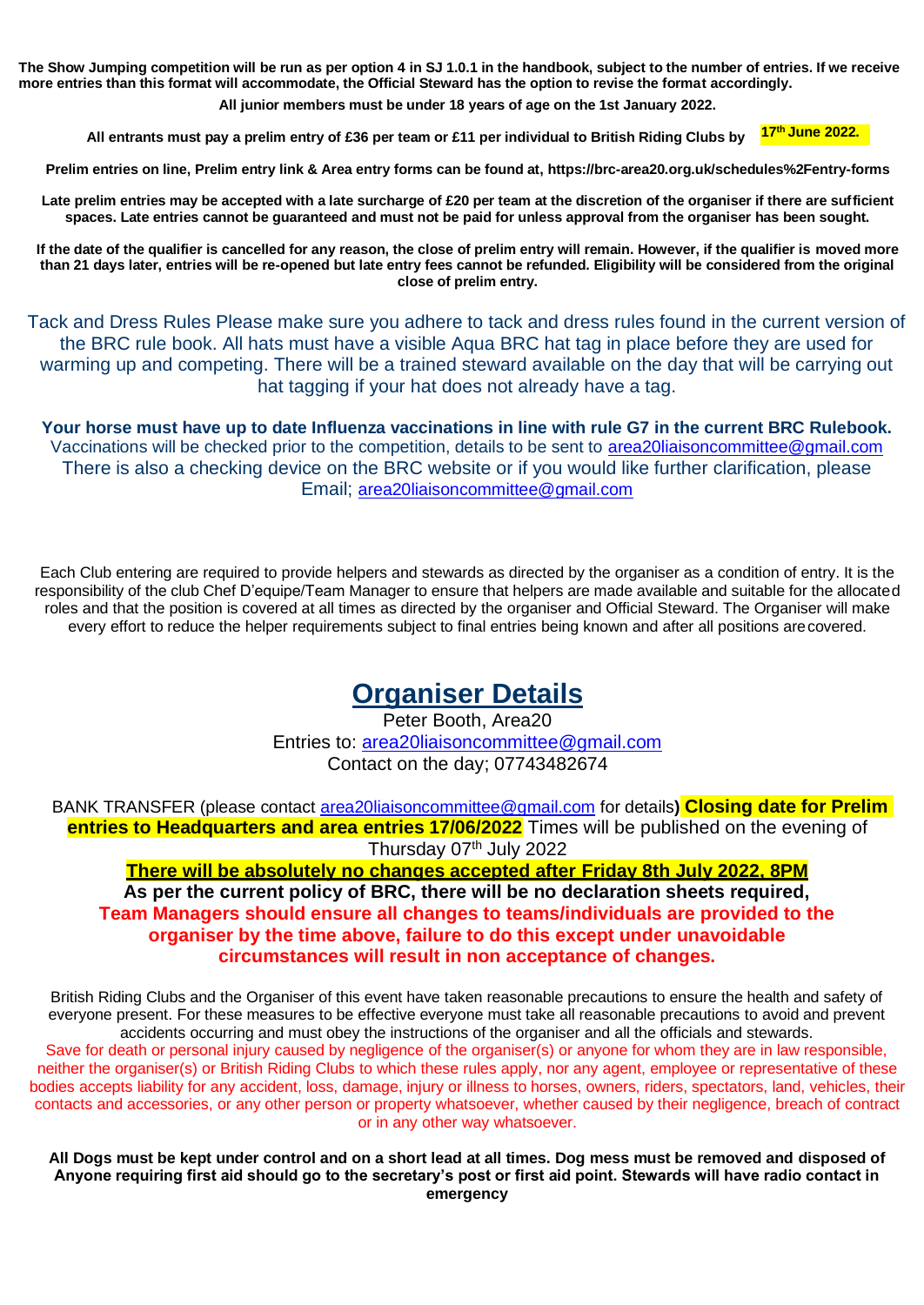## **HELP**

As with any event it is only possible to run with the support of our BRC club volunteers and as a condition of entry each club entering agrees to provide such help.

**We will require a help team to set up on the Saturday, if you have any helpers who would prefer that duty. The Saturday team selected on a first come first served basis and will be deducted from the total help commitment for your club.**

#### **ON THE DAY HELP**

Show Jumping will require various roles including but not inclusive thefollowing:

Show Jumping Pole Pickers Parking Stewards Collecting Ring Stewards Writers for Judges Tack Checkers **Scorers** Runner

Every effort will be made to fulfil preferred job requests but is subject to availability.

Please ensure any nominations for specific roles are able to carry out such tasks and are in possession of wet/cold weather clothing and gloves for manual work associated with task allocated. Any requests for specific tasks will be considered in line with event requirements. Each club should expect to provide one helper per team / four riders entered by club. Less than four riders entered equals one helper. The organiser will make every effort to reduce this commitment if possible depending on number of entries.

Duty times will be published by the organiser and are for the duration of the competition which ends after the last presentation or when stood down by the organiser. Clubs and Chef D'equipes are responsible for their helper's attendance and replacement for no shows!

In line with the Area 20 Liaison Committee Policy no food or refreshments will be provided and so all helpers should bring with them suitable food and drink, there will be catering facilities will be on site.

## **PLEASE RETURN THE BELOW FORM FOR HELP DUTY**

| CLUB:                  |                       |                       |
|------------------------|-----------------------|-----------------------|
| <b>CONTACT NUMBER:</b> | <b>EMAIL:</b>         |                       |
| <b>Chef D'Quipe</b>    |                       |                       |
| <b>HELPER</b>          | <b>CONTACT NUMBER</b> | <b>Preferred Role</b> |
|                        |                       |                       |
|                        |                       |                       |
|                        |                       |                       |
|                        |                       |                       |
|                        |                       |                       |
|                        |                       |                       |
|                        |                       |                       |
|                        |                       |                       |
|                        |                       |                       |